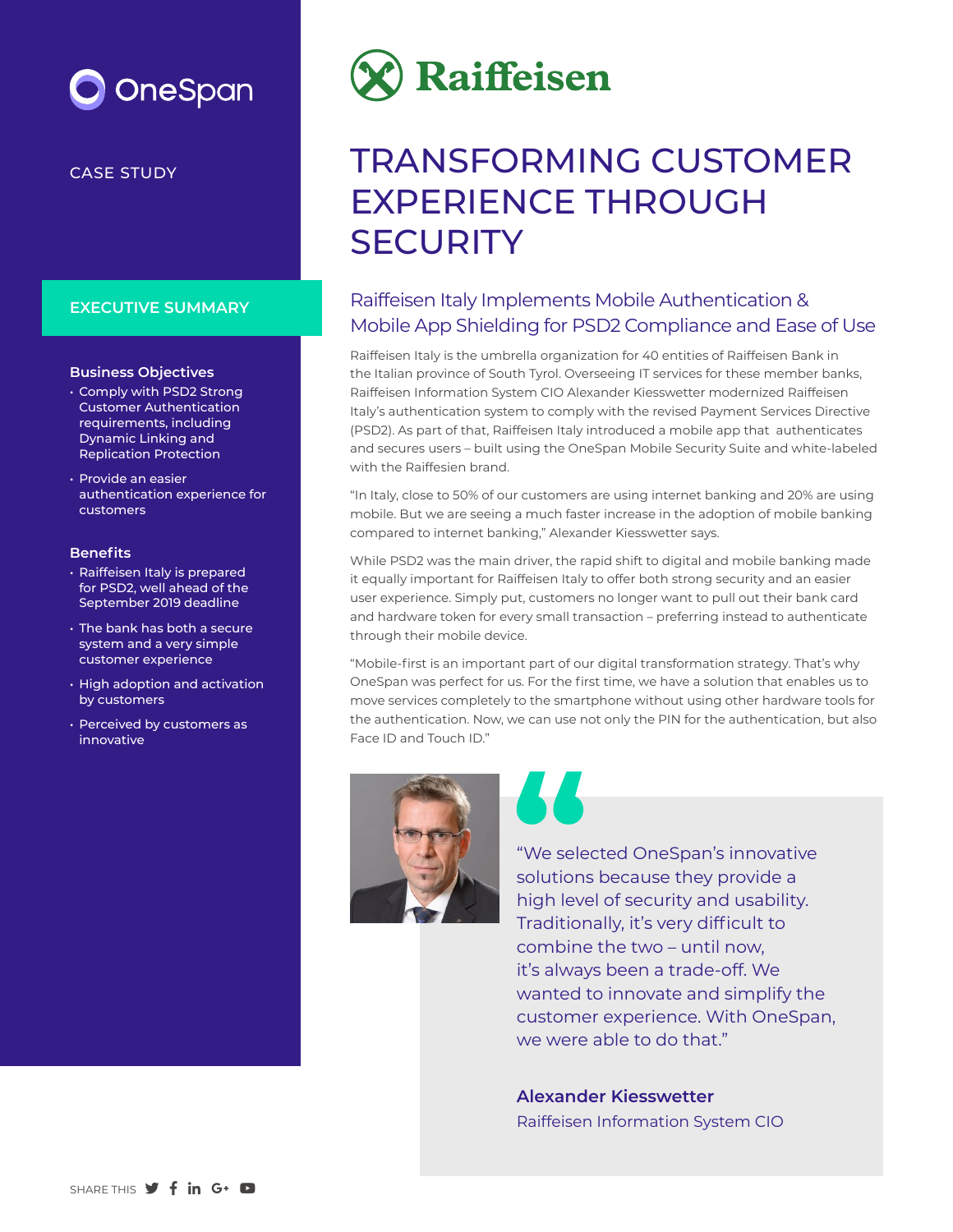## The Challenge

As the CIO, Alexander Kiesswetter faced two challenges: PSD2 compliance and a legacy authentication system that customers found difficult to use.

PSD2 compliance is a key priority for financial institutions (FIs) across Europe. FIs need to comply with the requirements for Strong Customer Authentication and Transaction Risk Analysis. In addition, Raiffeisen Italy had to meet two other requirements:

- **• Dynamic Linking:** For remote payment transactions, PSD2 requires that FIs apply authentication that dynamically links the transaction to a specific amount and payee. Throughout the authentication process, the confidentiality, integrity, and authenticity of payment information needs to be protected, and the user must be made aware of the amount and the payee.
- **• Replication Protection:** If a bank chooses to use a mobile app as a part of their authentication flows, they must take action to mitigate the risk of an attacker reverse engineering the app to uncover and potentially reproduce the token secret used to generate an authentication code. Therefore, FIs have to protect the possession element (in this case, the app) against cloning.

Further, the bank wanted to provide an easier authentication experience for customers. The problem was, they found themselves in the conventional tug-of-war between security and ease of use – with security winning at the expense of customer experience. While their legacy authentication system was very secure, customers complained it was burdensome.

"Until we started using OneSpan, our attention was focused on security. That's why we used separate hardware tokens with bank cards, because we weren't convinced that an alternative would give us enough security," says Kiesswetter.

## Evaluation and Selection

For Raiffeisen Italy, choosing best-of-breed technologies through the right network of IT security partners, is core to their success. An in-house build was never an option, so the CIO tasked two teams with evaluating solutions:

- For authentication, a group of IT technicians made the software selection.
- For mobile app security, the evaluation team included the CISO, an IT Architect, and representatives from the risk and compliance, software development, and customer support teams.

"During the selection process, we evaluated several companies. The big difference we saw between OneSpan and other vendors was OneSpan's solutions combine a high level of security and compliance with a high level of usability."

As part of the evaluation process, Raiffeisen turned to other banks in their network, primarily in Germany and Austria, to learn from peers. Finally, the bank also ran internal tests to evaluate the technology and user experience. They did a customer survey, in-house workshops, and a proof-of-concept (POC).

"What we found was that with customers, there was great acceptance and willingness to use a smartphone-based solution," says the CIO.

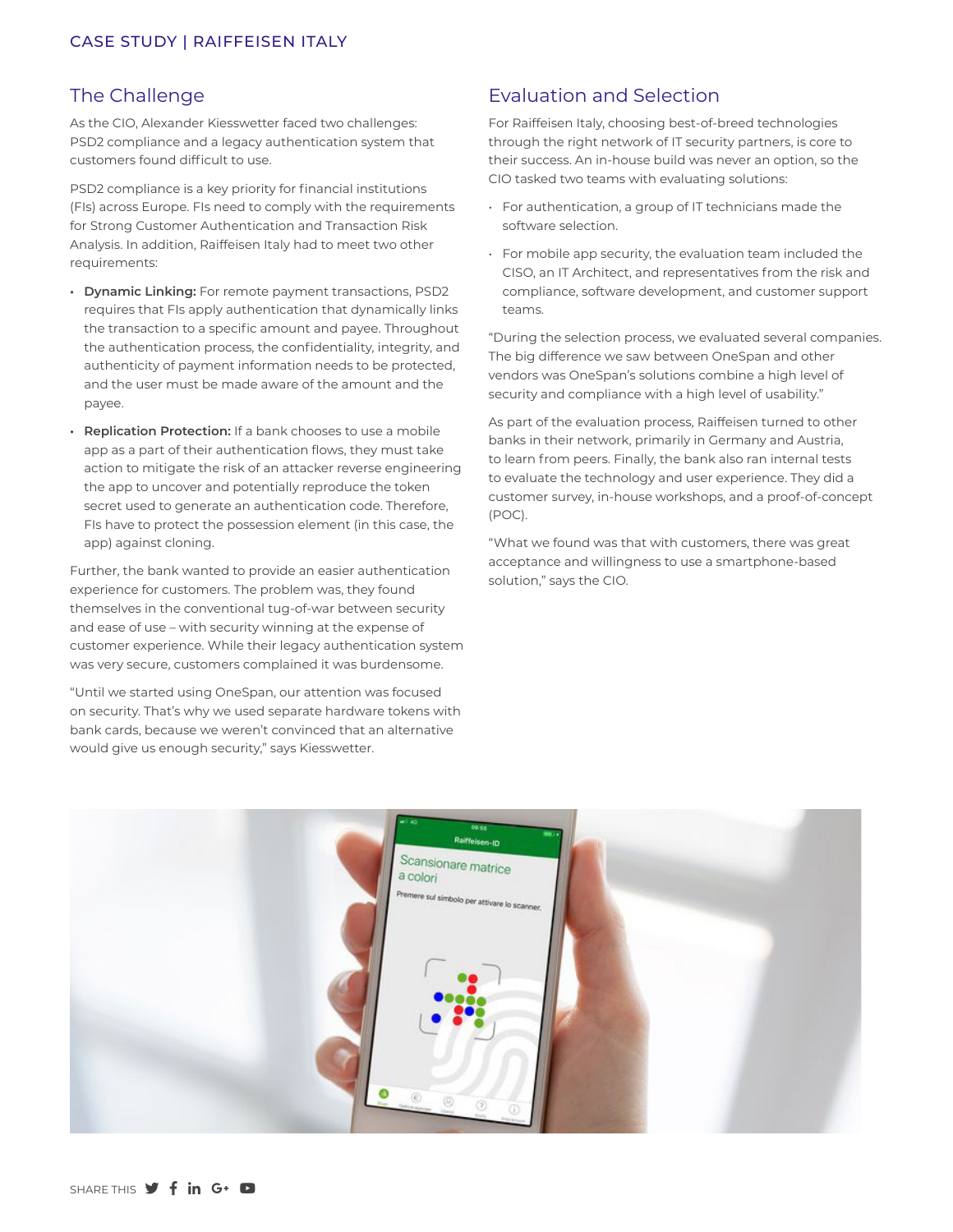### Key Requirements & Evaluation Criteria

### **Dynamic Linking Replication Protection**